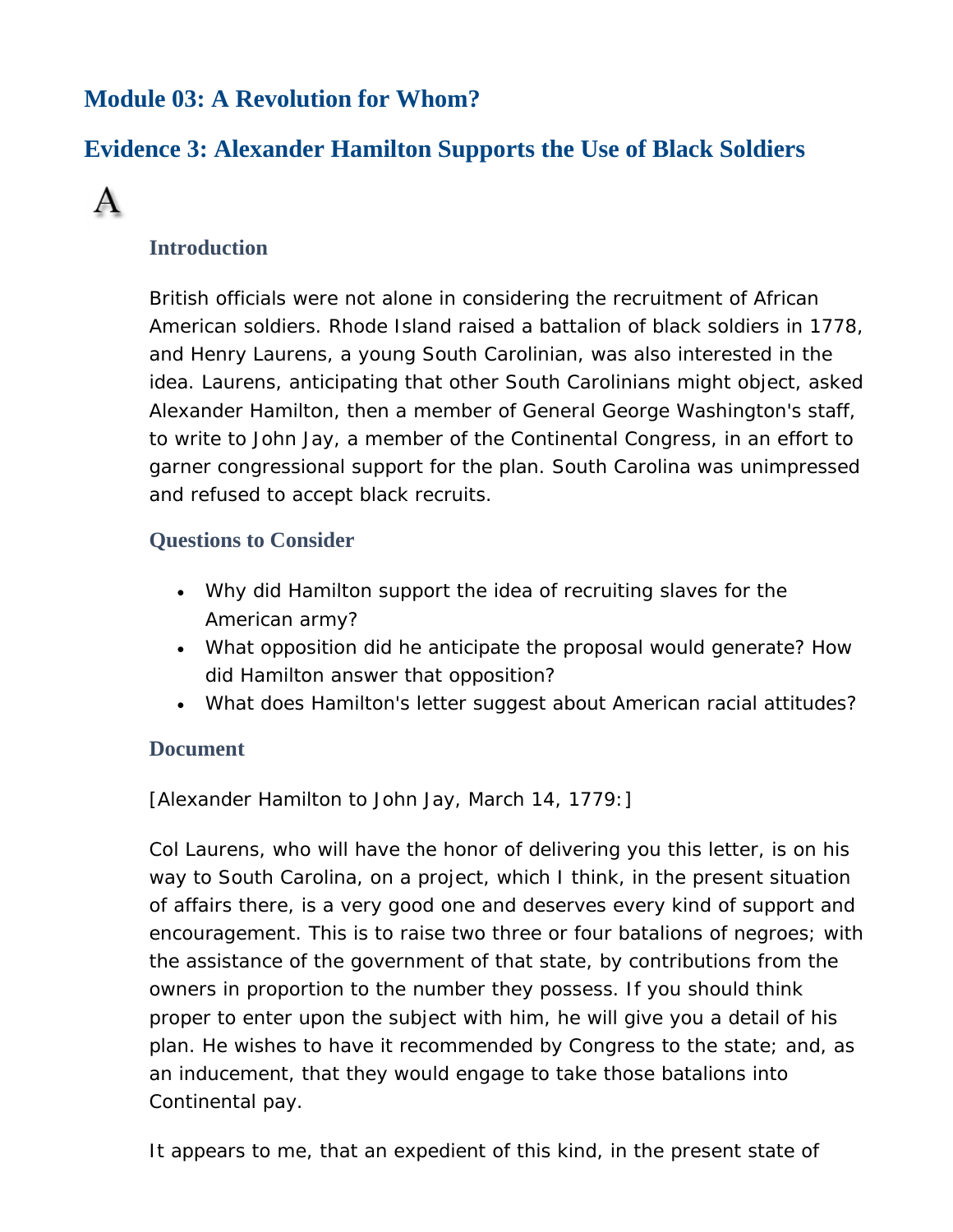Southern affairs, is the most rational, that can be adopted, and promises very important advantages. Indeed, I hardly see how a sufficient force can be collected in that quarter without it; and the enemy's operations there are growing infinitely serious and formidable. I have not the least doubt, that the negroes will make very excellent soldiers, with proper management; and I will venture to pronounce, that they cannot be put in better hands than those of Mr. Laurens. He has all the zeal, intelligence, enterprise, and every other qualification requisite to succeed in such an undertaking. It is a maxim with some great military judges, that with sensible officers soldiers can hardly be too stupid; and on this principle it is thought that the Russians would make the best troops in the world, if they were under other officers than their own. The King of Prussia is among the number who maintain this doctrine and has a very emphatical saying on the occasion, which I do not exactly recollect. I mention this, because I frequently hear it objected to the scheme of embodying negroes that they are too stupid to make soldiers. This is so far from appearing to me a valid objection that I think their want of cultivation (for their natural faculties are probably as good as ours) joined to that habit of subordination which they acquire from a life of servitude, will make them sooner bec[o]me soldiers than our White inhabitants. Let officers be men of sense and sentiment, and the nearer the soldiers approach to machines perhaps the better.

I foresee that this project will have to combat much opposition from prejudice and self-interest. The contempt we have been taught to entertain for the blacks, makes us fancy many things that are founded neither in reason nor experience; and an unwillingness to part with property of so valuable a kind will furnish a thousand arguments to show the impracticability or pernicious tendency of a scheme which requires such a sacrifice. But it should be considered, that if we do not make use of them in this way, the enemy probably will; and that the best way to counteract the temptations they will hold out will be to offer them ourselves. An essential part of the plan is to give them their freedom with their muskets. This will secure their fidelity, animate their courage, and I believe will have a good influence upon those who remain, by opening a door to their emancipation. This circumstance, I confess, has no small weight in inducing me to wish the success of the project; for the dictates of humanity and true policy equally interest me in favour of this unfortunate class of men.

Source: